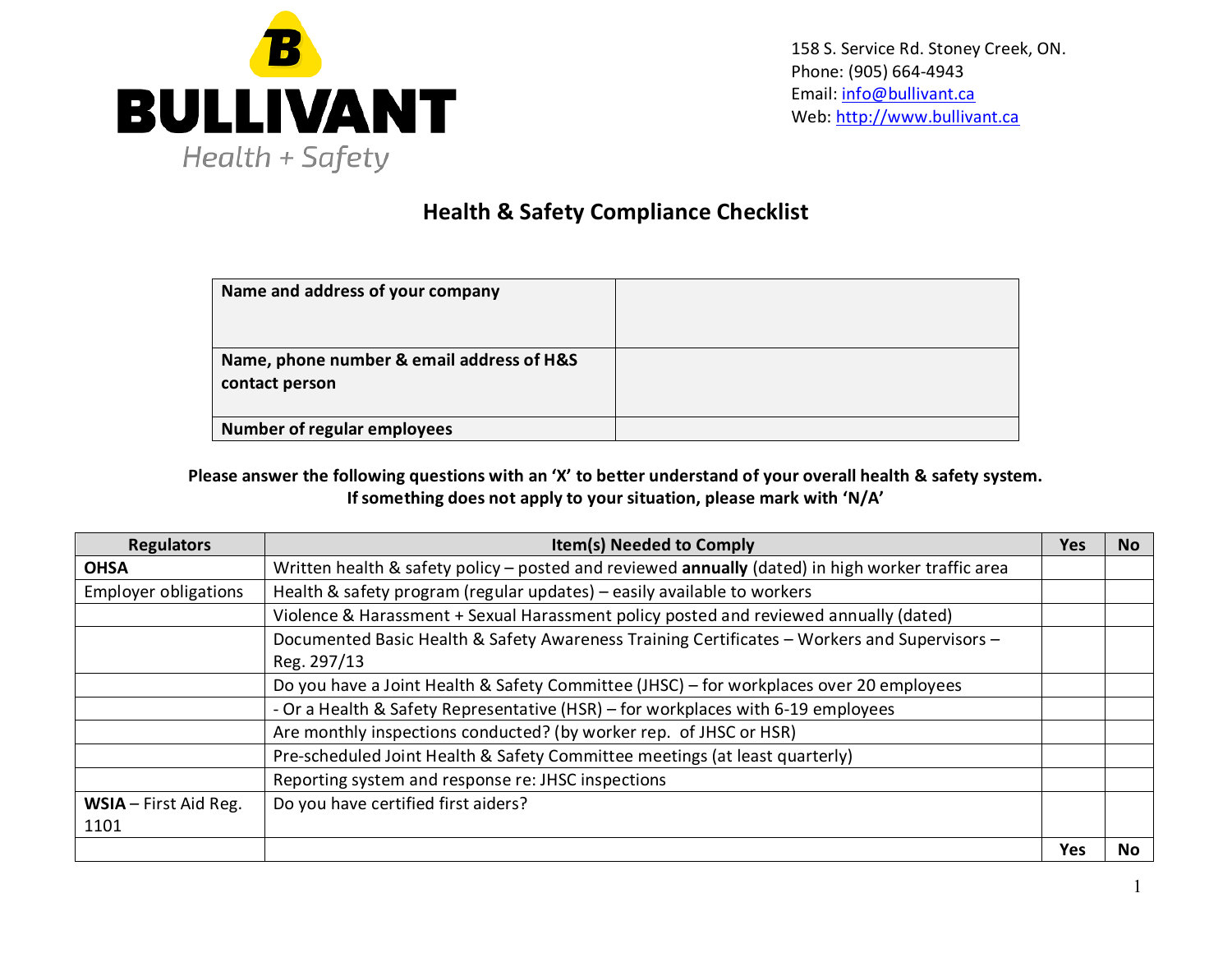

158 S. Service Rd. Stoney Creek, ON. Phone: (905) 664-4943 Email: [info@bullivant.ca](mailto:info@bullivant.ca) Web: [http://www.bullivant.ca](http://www.bullivant.ca/)

|                         | Current certificates of First Aiders posted, plus names + phone/extensions at First Aid stations       |            |           |
|-------------------------|--------------------------------------------------------------------------------------------------------|------------|-----------|
|                         | How many First Aid stations does the company have?                                                     |            |           |
|                         | Red Cross/St Johns' Ambulance first aid book available?                                                |            |           |
|                         |                                                                                                        |            |           |
| <b>WHMIS 2015 - GHS</b> | WHMIS information inventory list + current SDS                                                         |            |           |
| Reg. 860                |                                                                                                        |            |           |
|                         | WHMIS GHS 2015 Training records                                                                        |            |           |
| <b>Fire Code</b>        | Fire/emergency evacuation plan                                                                         |            |           |
|                         | Fire/emergency evacuation - practice annually                                                          |            |           |
|                         | Fire extinguisher checks/safe handling/use - where they are situated?                                  |            |           |
| <b>Regulators</b>       | Item(s) Needed to Comply                                                                               | <b>Yes</b> | <b>No</b> |
| <b>Training</b>         |                                                                                                        |            |           |
|                         | JHSC Part 1 - Basic Certification Joint Health & Safety Committee members (20+ Employees)<br>$\bullet$ |            |           |
| *Denotes is legislated  | JHSC Part 2 - Workplace Specific Training (20+ Employees)                                              |            |           |
| or regulated            | <b>WHMIS 2015 - GHS</b>                                                                                |            |           |
|                         | Worker rights and duties                                                                               |            |           |
|                         | First Aid/CPR (at least 1 trained worker per shift)<br>$\bullet$                                       |            |           |
|                         | Lifting devices (forklift, pickers, aerial lifts, cranes, etc.)                                        |            |           |
|                         | Basic Health & Safety Awareness for Worker & Supervisor                                                |            |           |
|                         | Health & Safety Representative (workplaces with 6-19 employees)                                        |            |           |
|                         | Fall Protection (industrial Establishments) / Working at Heights (Construction)                        |            |           |
|                         | Lockout/tagout                                                                                         |            |           |
|                         | Confined Space hazard awareness                                                                        |            |           |
|                         | Ladder Safety                                                                                          |            |           |
|                         | Fork Lift                                                                                              |            |           |
|                         |                                                                                                        | Yes        | <b>No</b> |
|                         | Overhead Crane                                                                                         |            |           |
|                         |                                                                                                        |            |           |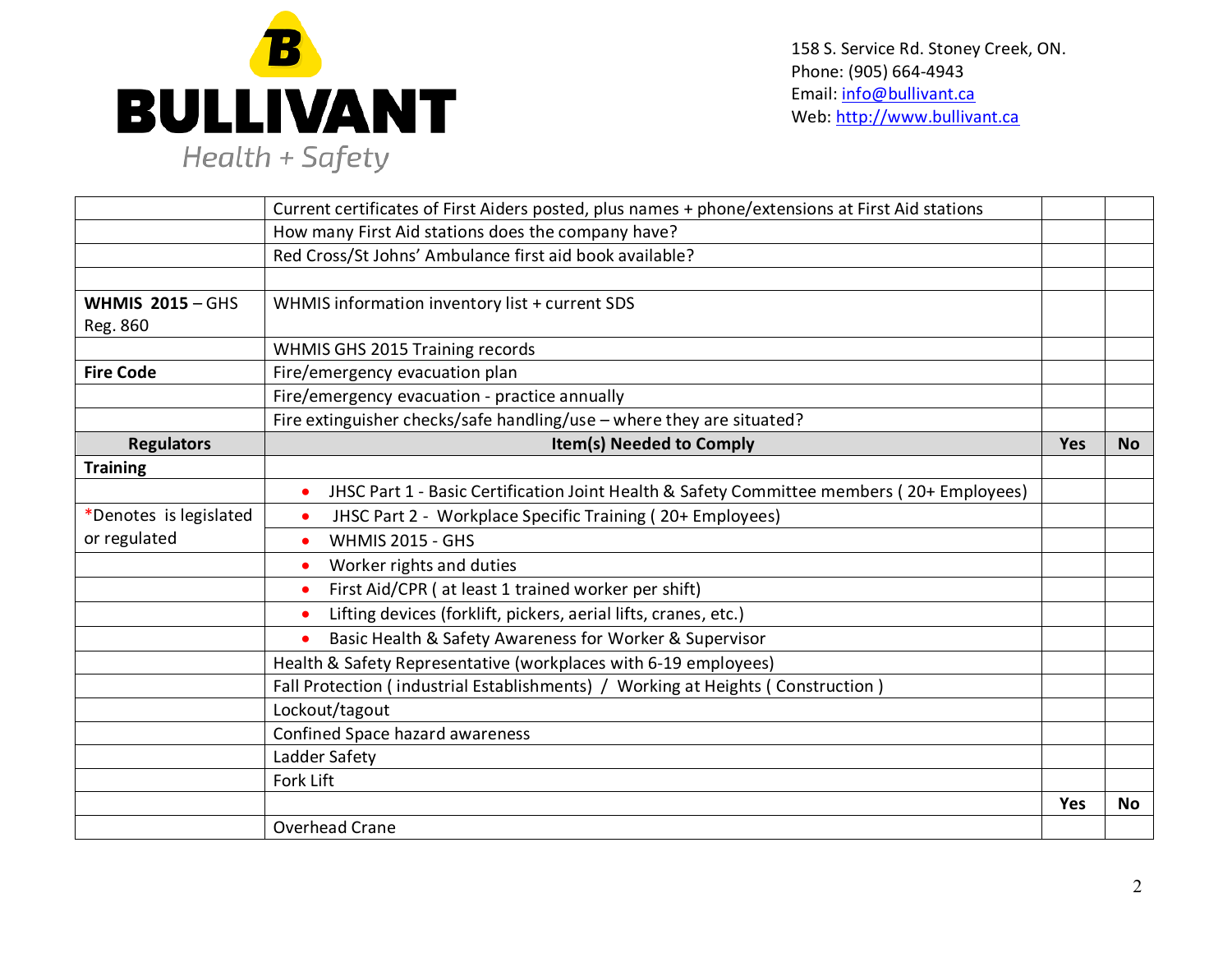

158 S. Service Rd. Stoney Creek, ON. Phone: (905) 664-4943 Email: [info@bullivant.ca](mailto:info@bullivant.ca) Web: [http://www.bullivant.ca](http://www.bullivant.ca/)

|                       | <b>Personal Protection Equipment</b>                                                              |  |
|-----------------------|---------------------------------------------------------------------------------------------------|--|
|                       | <b>Manual Material Handling</b>                                                                   |  |
|                       |                                                                                                   |  |
| Posted in conspicuous | OHSA + regulations for your sector (Industrial Establishments, Health Care, Construction, etc.)   |  |
| place accessible to   | Plus copies of legislation as required: Health and Safety at Work poster, Guide to Act, Form 82 - |  |
| workers.              | WSIB 1-2-3-4 Poster, Employment Standards Poster and Reg. 1101)                                   |  |
| (Health & Safety      | List of Emergency Services phone numbers (911 + Fire, Police, Ambulance, Poison Control, MOL,     |  |
| board or Bulletin     | MOE, Utilities, Internal contact numbers in case of accident                                      |  |
| Board)                |                                                                                                   |  |
|                       | SDS book available to workers                                                                     |  |
|                       |                                                                                                   |  |
|                       |                                                                                                   |  |
|                       |                                                                                                   |  |
| <b>Due Diligence</b>  | Accurate documentation to prove the following is in place & being addressed: inspections, fire    |  |
|                       | safety, PPE requirements, training, equipment inspections, first aid records, new hire training,  |  |
|                       | procedures, regular evaluation of prevention processes, methods to address health & safety        |  |
|                       | concerns                                                                                          |  |
|                       | Job descriptions                                                                                  |  |
|                       | Training or attendance records/certificates/sign in sheets                                        |  |